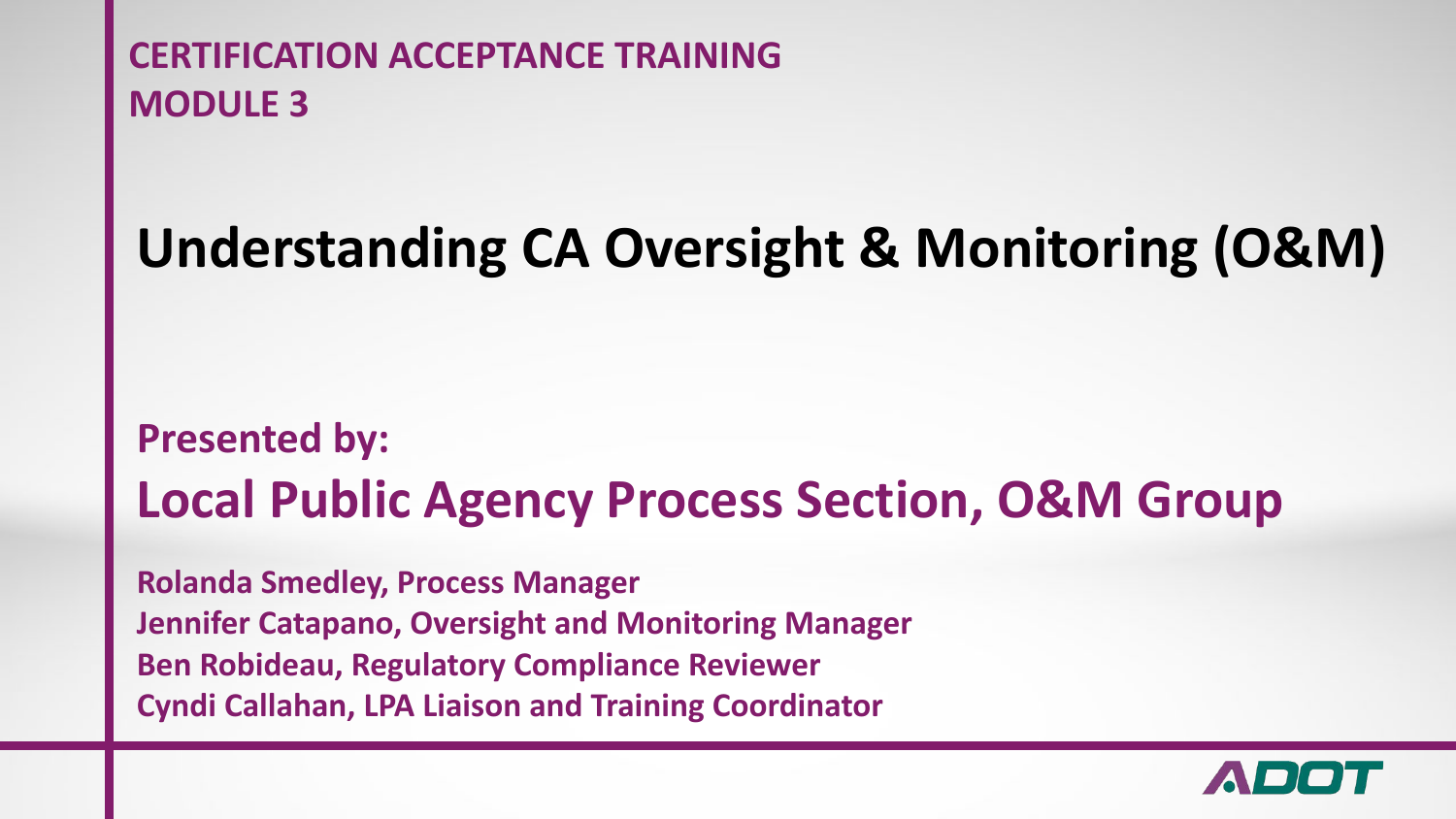# **Why do we do Oversight & Monitoring?**

- Stewardship
- Oversight
- Monitoring
- Compliance

| $\blacktriangleright$ |  |
|-----------------------|--|
| $\blacktriangleright$ |  |
|                       |  |
|                       |  |
|                       |  |

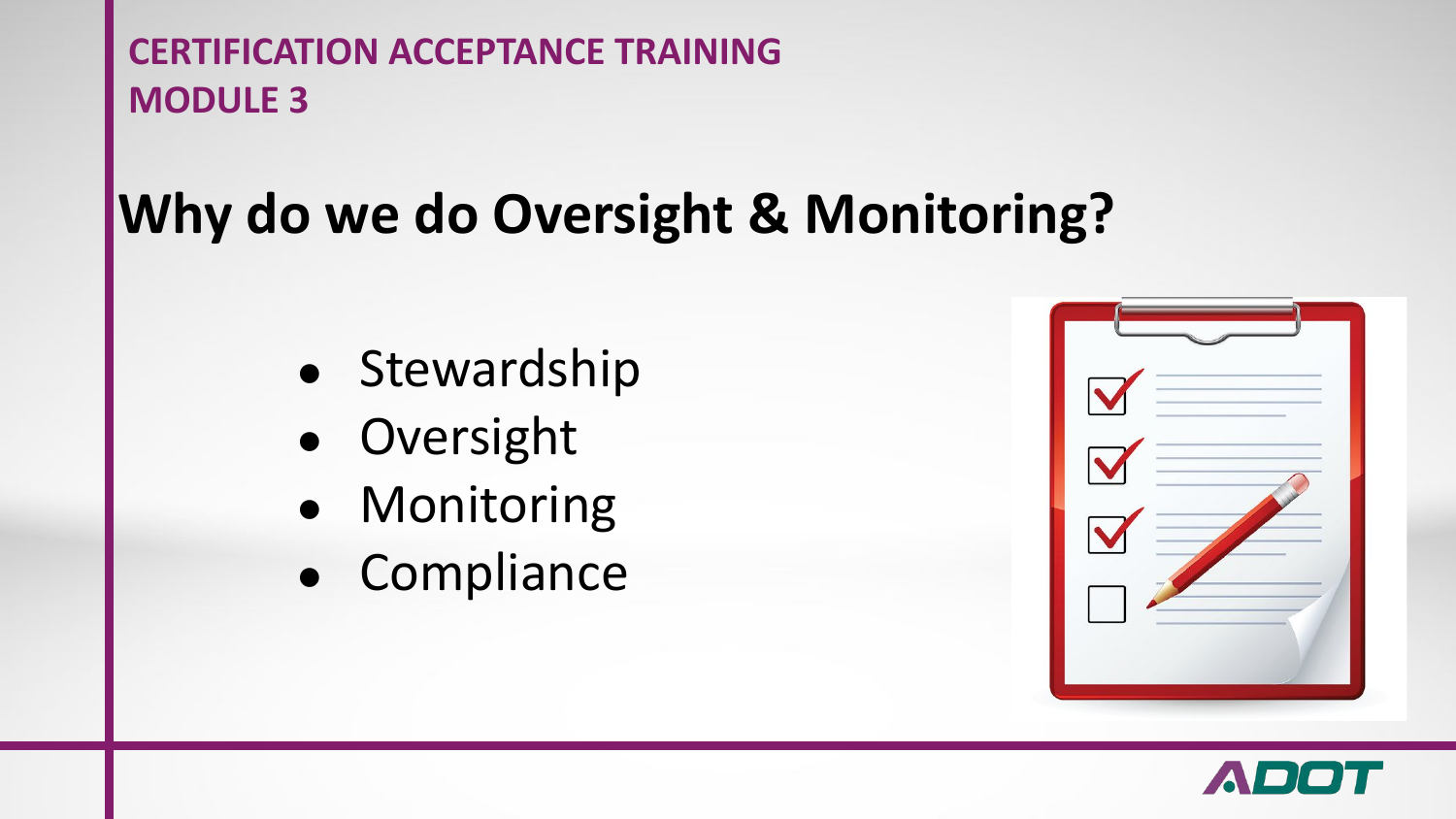### **Who are we?**



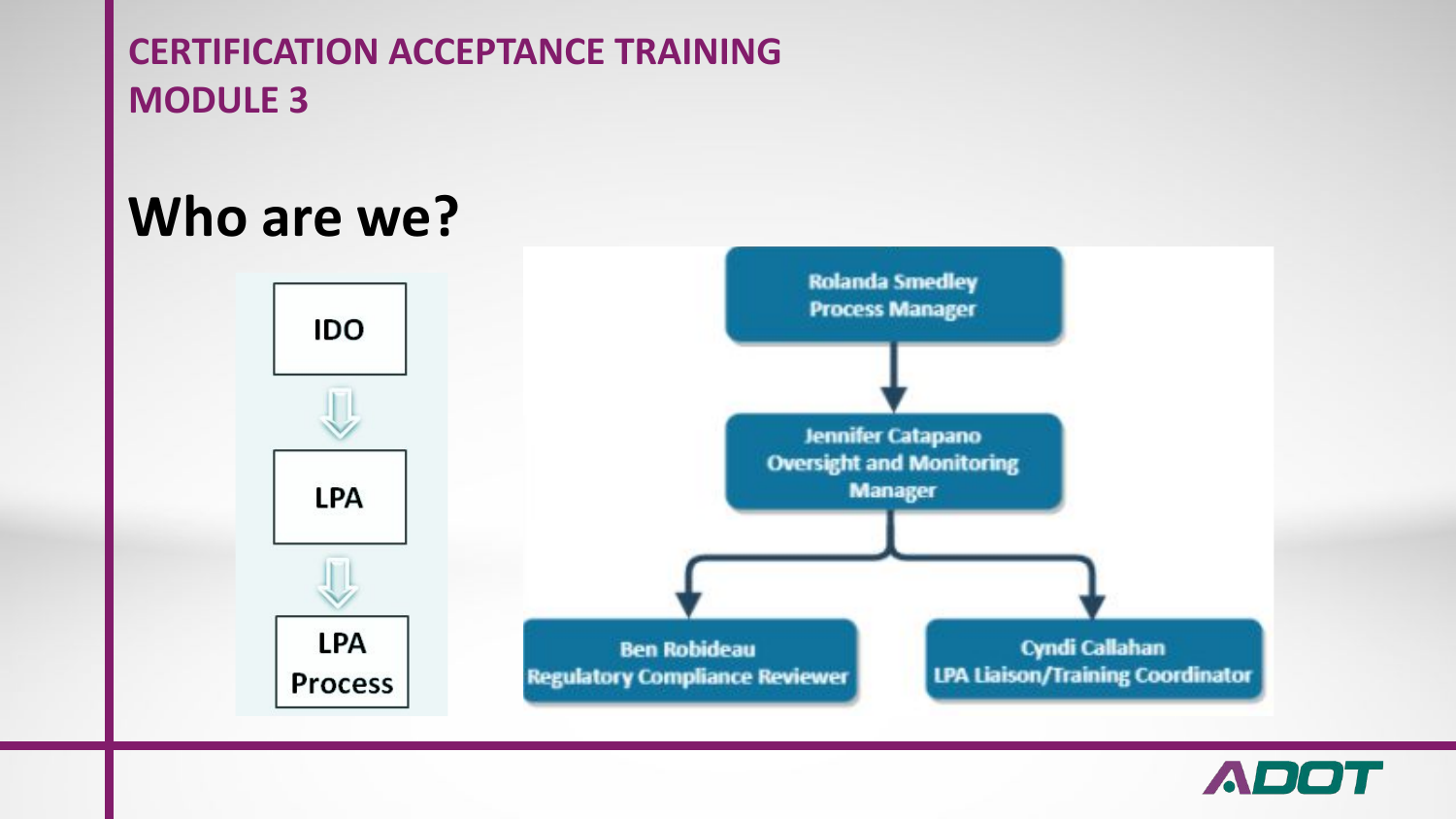# **What we do?**



LPA Process Section O&M Activities

- LPA Program Oversight & Monitoring
- Subrecipient Monitoring
- CA and LPA Corrective Action
- CA and LPA Training

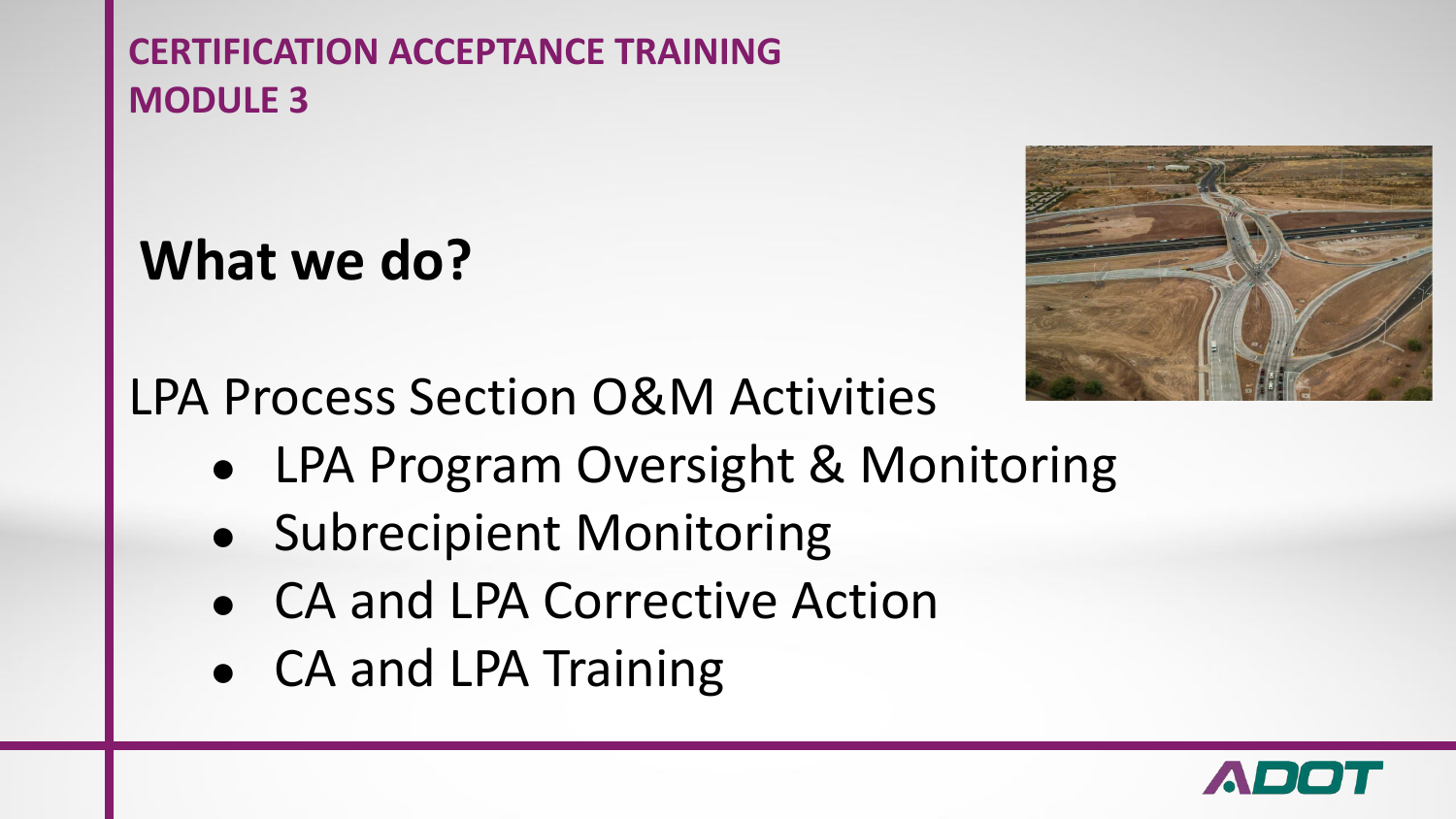## **What you will learn today?**

VS.

**Regulatory Compliance** Reviews for **Construction** 

**Contract Compliance** Reviews

Regulatory **Compliance** Reviews for Construction Process

**Corrective** Action

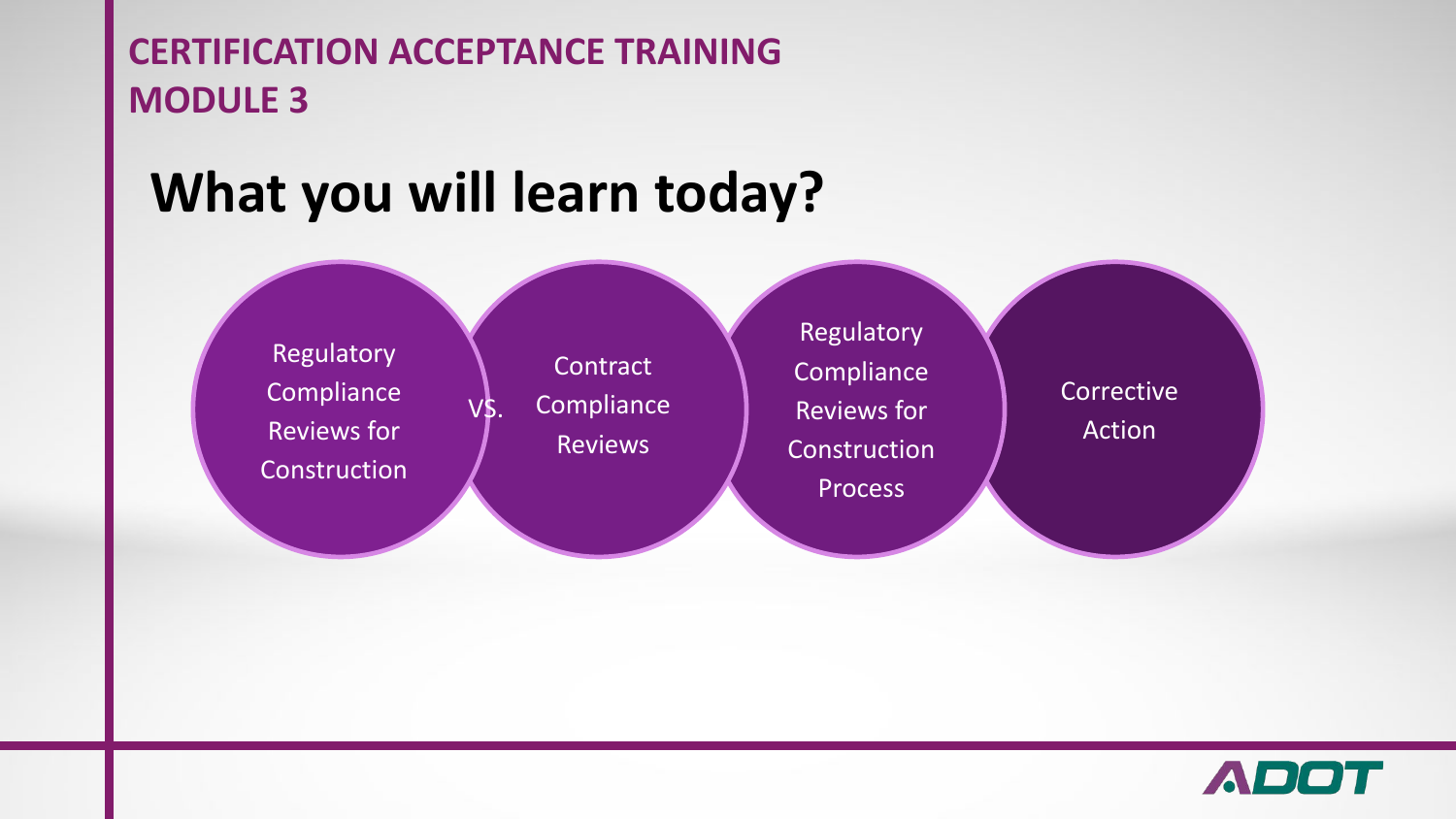# **What is the Compliance**

# **Review**

### **Process?**



Monitor and Track CA Follow-up Actions

#### Risk Assessment Creating Reviews Project Selection Engagement Letter Entrance Conference PLANNING PHASE

Discovery Phase

Project Research Reviewing Documents Construction Site Visit

Reporting Phase

Complete Workpapers Draft Report Exit Conference Final Report

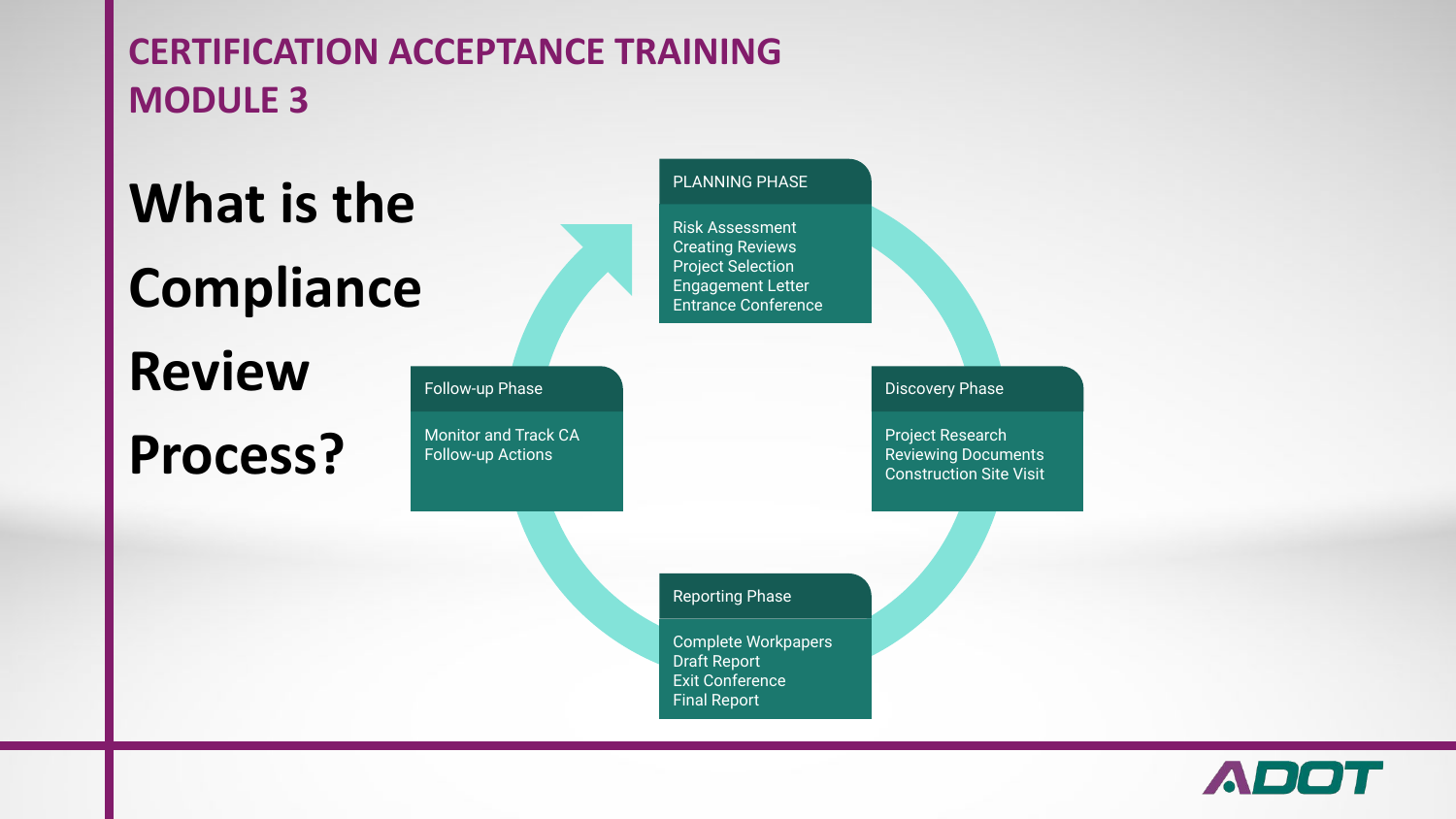# **What is the Planning Phase?**

- Risk Assessment
- Creating the Review
- Project Selection
- Engagement Letter
- Entrance Conference





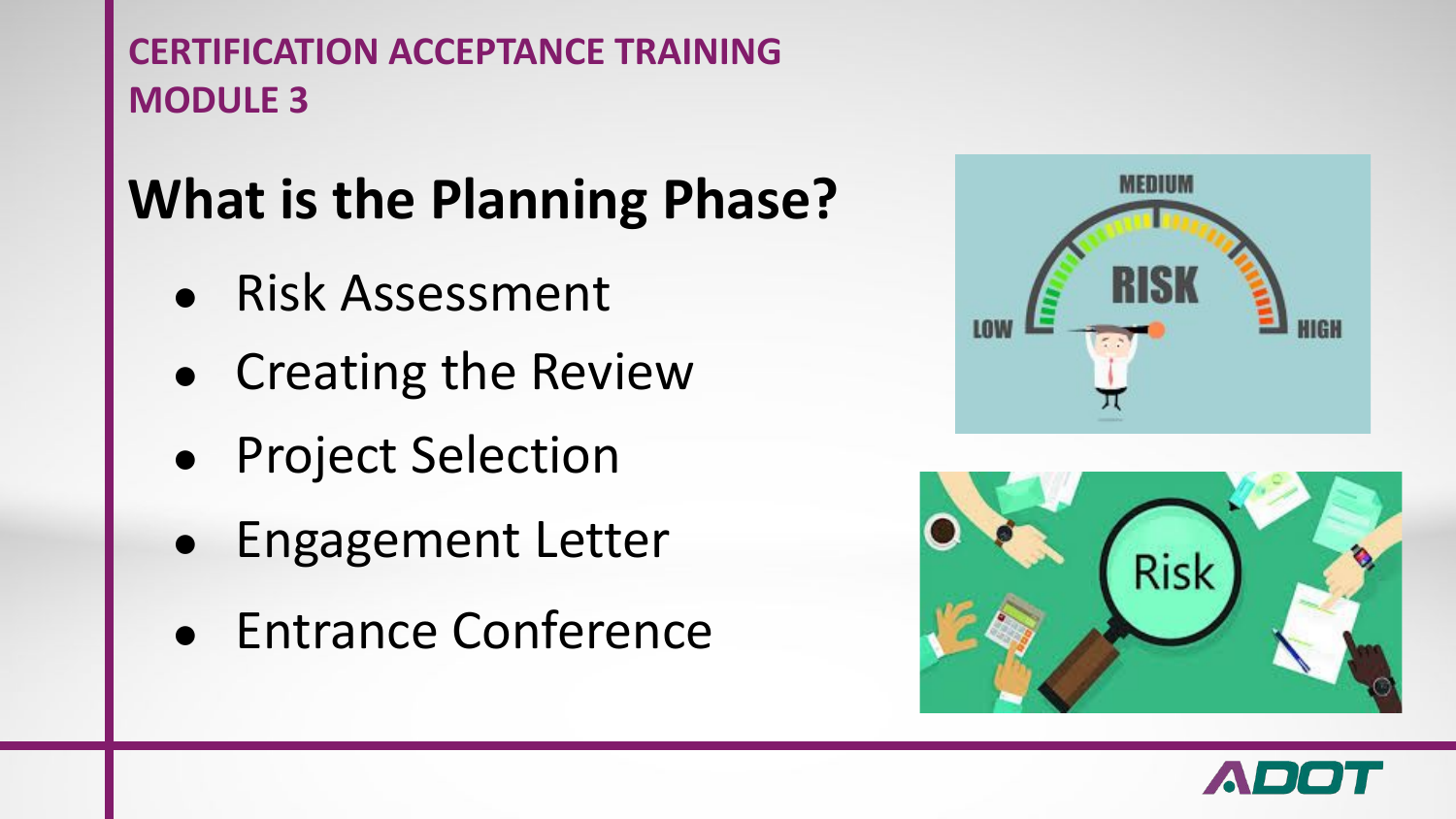# **What is the Discovery Phase?**

- Project Research
- Reviewing Documents
- Construction Site Visit



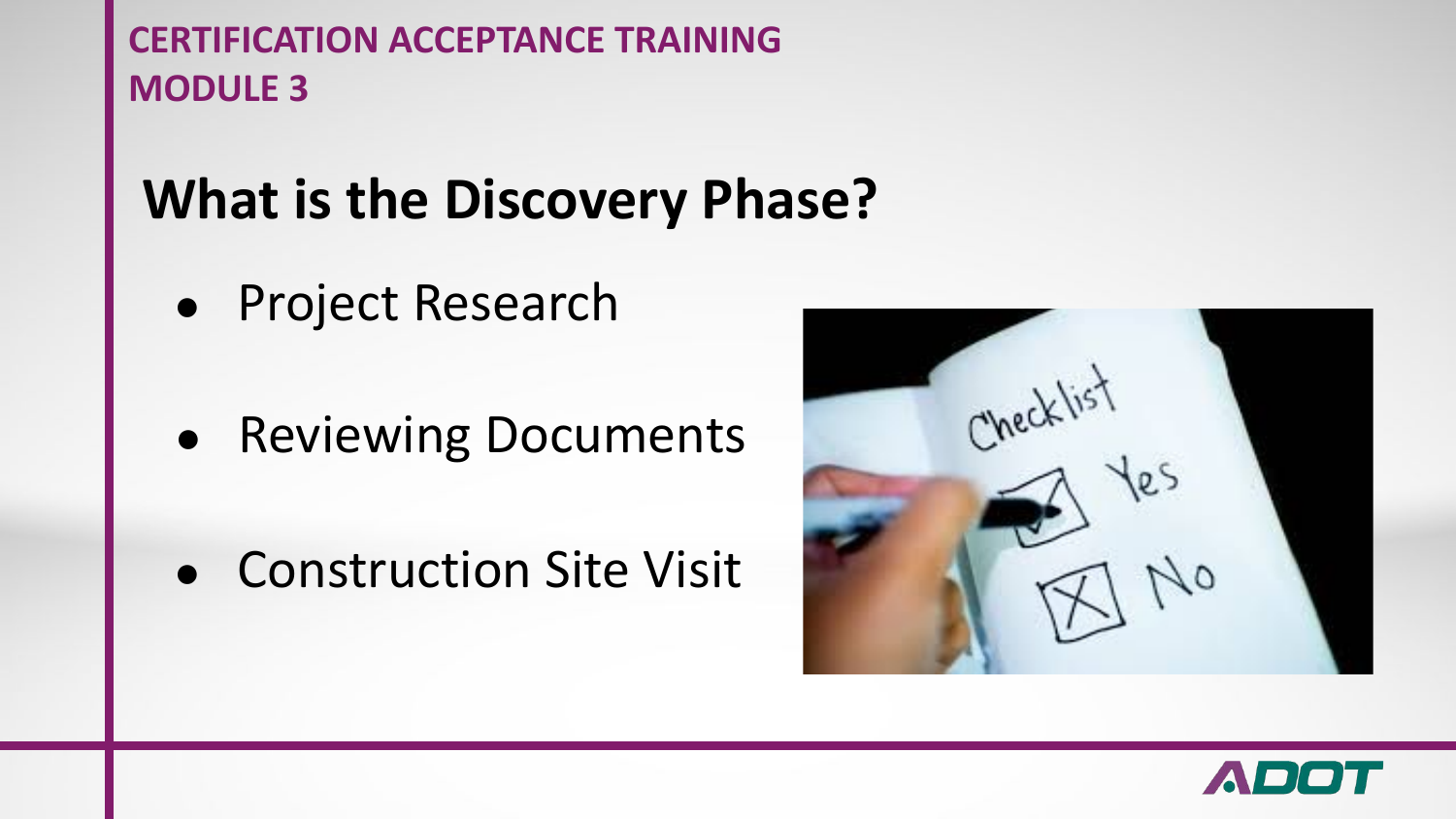# **What is the Reporting Phase?**

- Complete Workpapers
- Draft Report
- **Exit Conference**
- Final Report



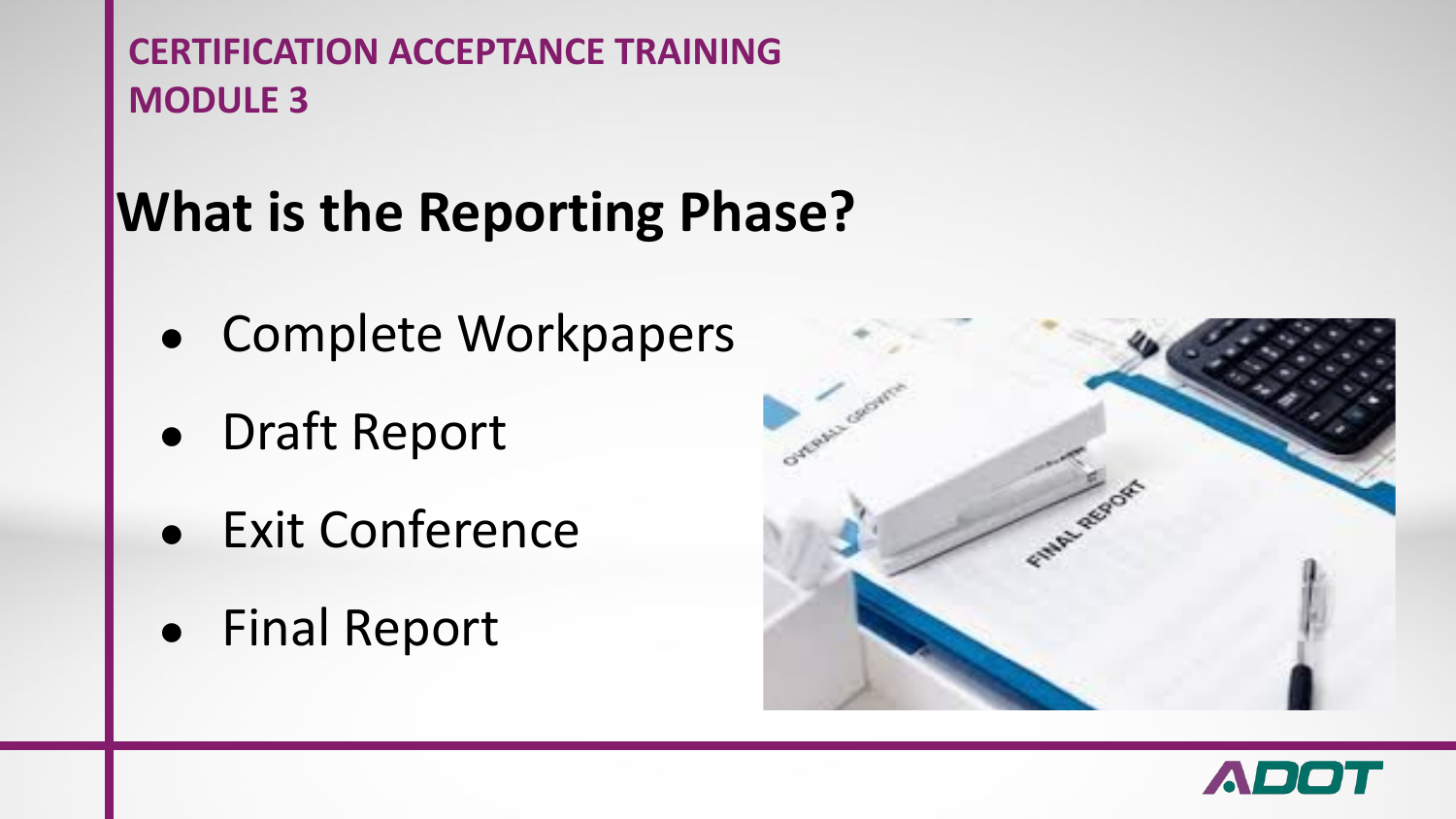### **What is the Follow-up Phase?**

● Monitor and Track Follow-Up



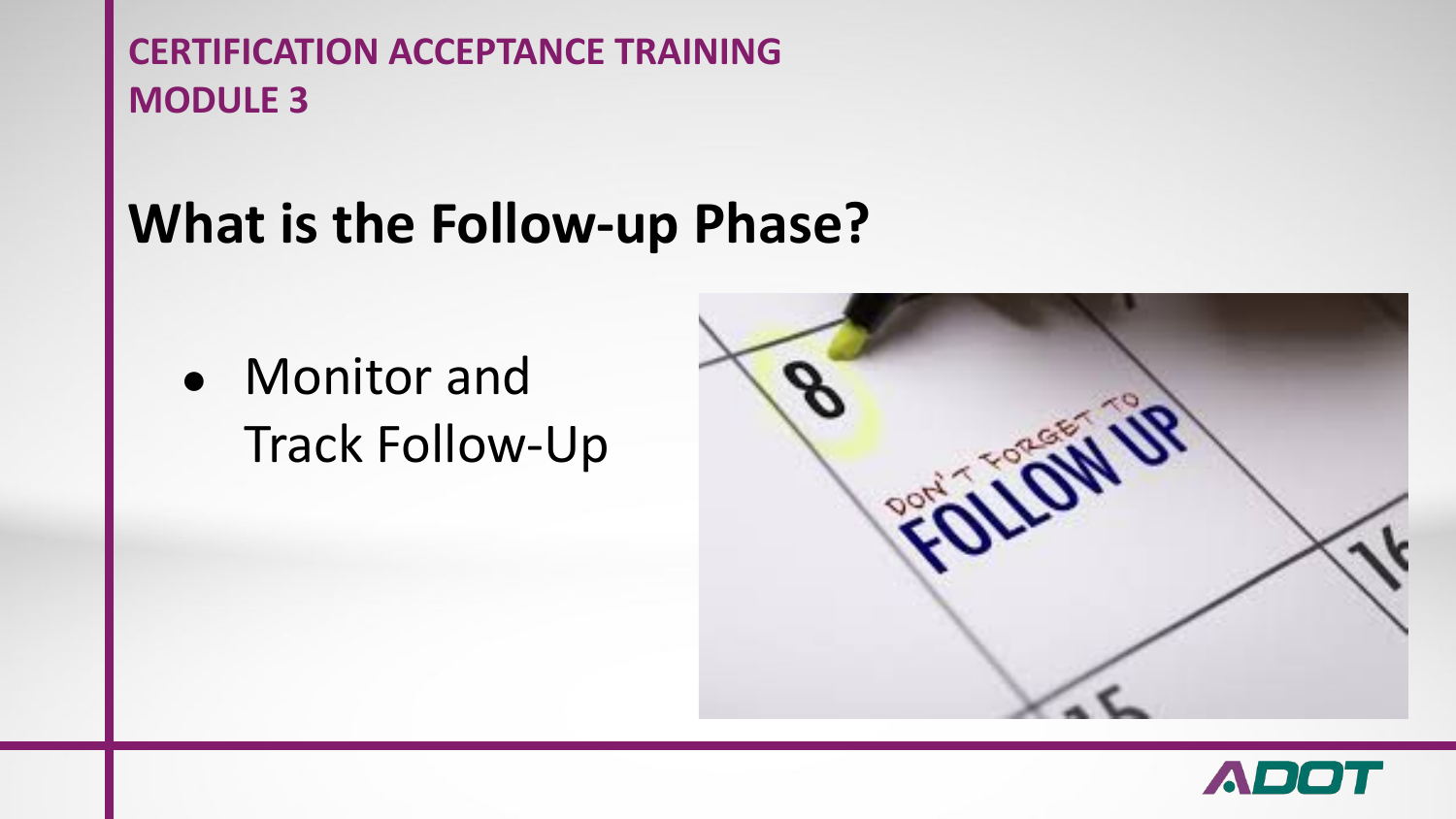## **What is Corrective Action?**

#### **Probation**

- Non-responsive
- Untimely action in correcting unsatisfactory performance
- **Repeats the** action that placed the CA in unsatisfactory performance
- **Egregious action**



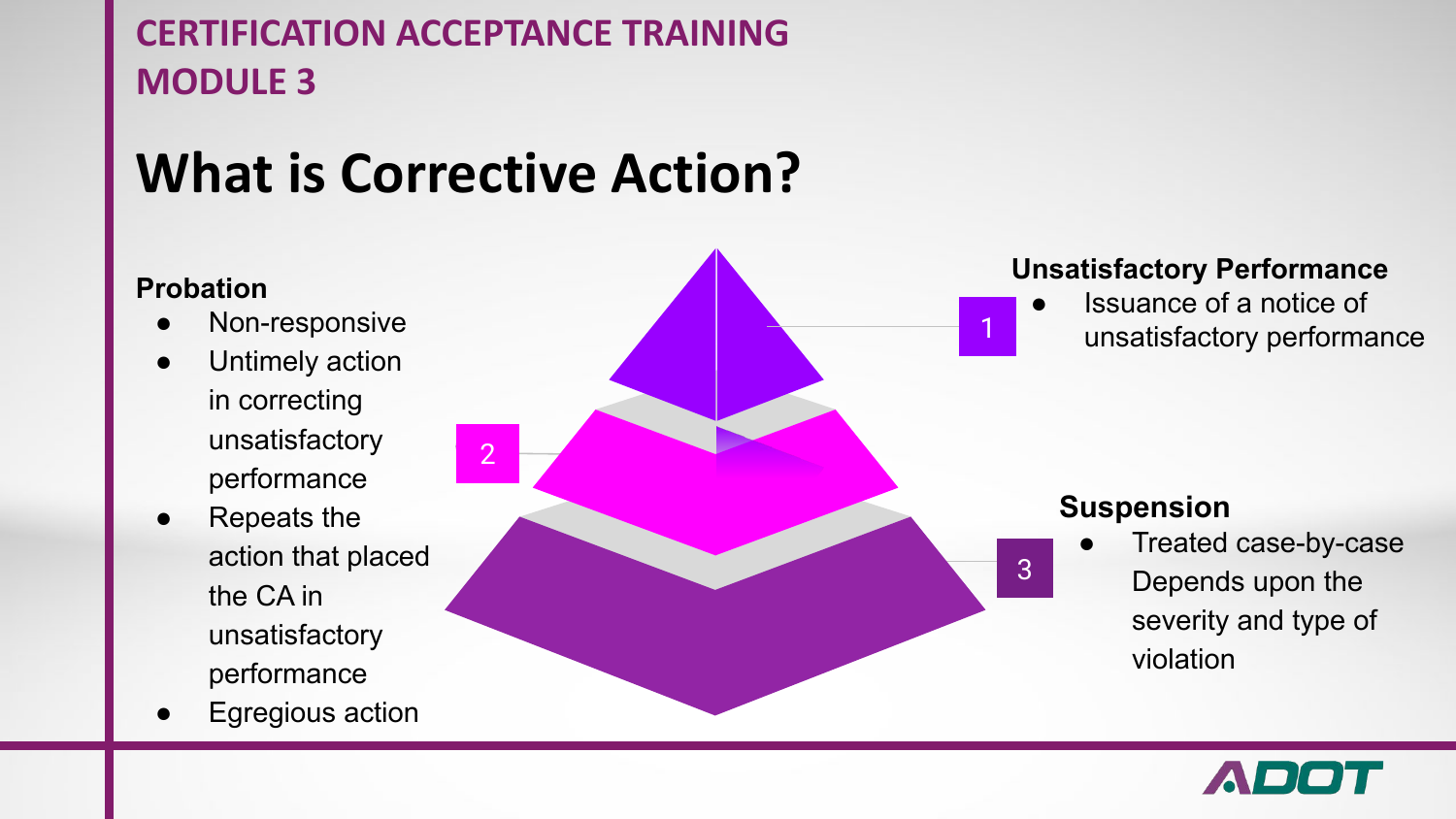### **Questions?**